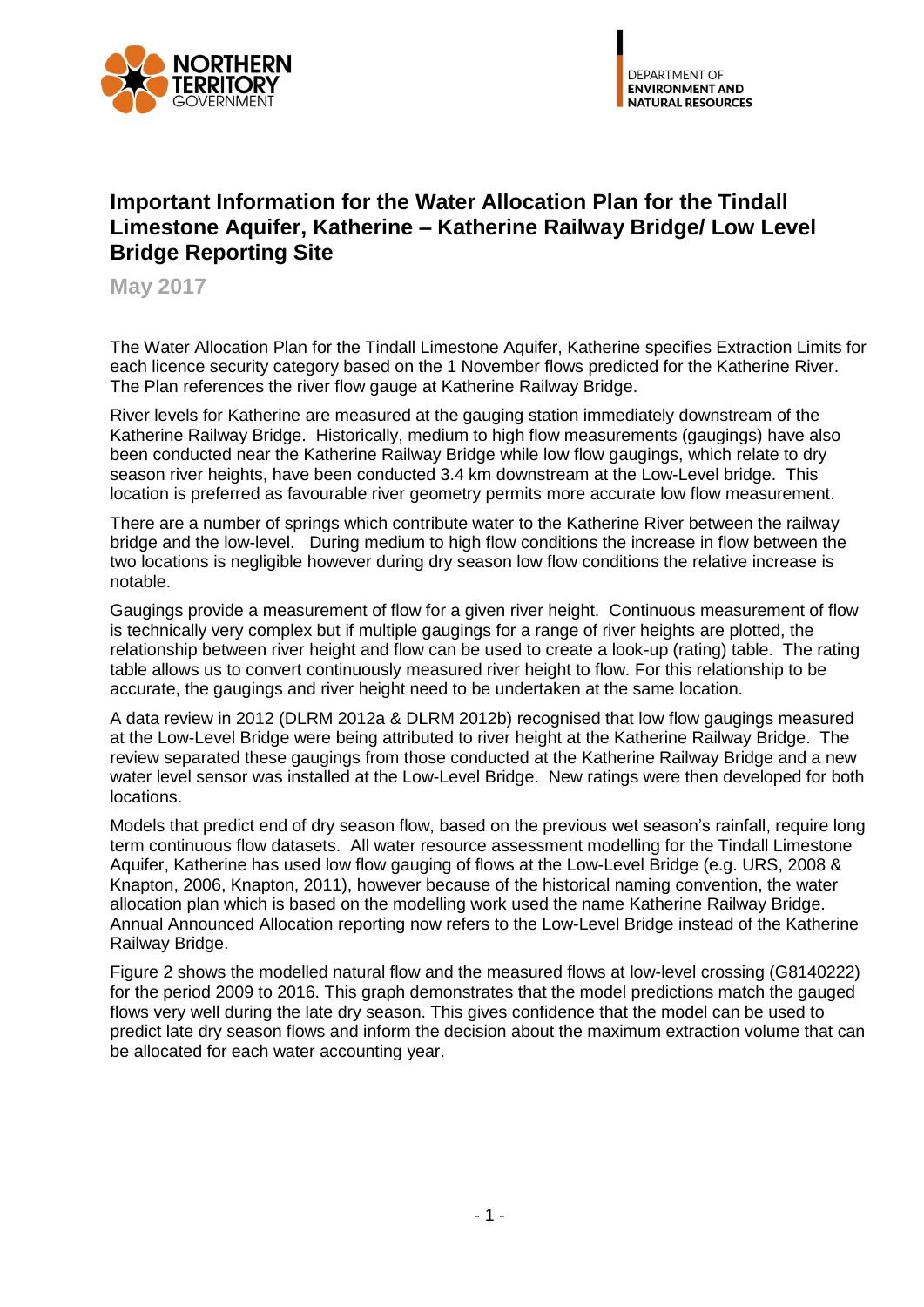

*Figure 1 Predicted and Observed Katherine River Flows from January 2008 to December 2017.*

Recent studies have also improved our knowledge of the geology and hydrology within this stretch of the river. We are now able to confidently identify the downstream extent of groundwater contributions (springs and seepages) to the river from the Tindall aquifer. A new gauging station has been constructed at Wilden, 23 km downstream of the low-level crossing. Gaugings are being conducted to create a Wilden rating which will allow modelled flow to be reported at a location where all groundwater contributions to the river are accounted for. Once this occurs, future Water Allocation Planning for the Tindall Limestone Aquifer, Katherine is likely to reference Wilden instead of Low Level or the Katherine Railway Bridge. This will be considered in the scheduled renewal of the Water Allocation Plan in 2019.

[Figure 2](#page-2-0) (over page) is a map of the river gauging sites and aquifers underlying the Katherine River.

For further information, please contact the Water Resource Planner, Katherine (08 8973 8839).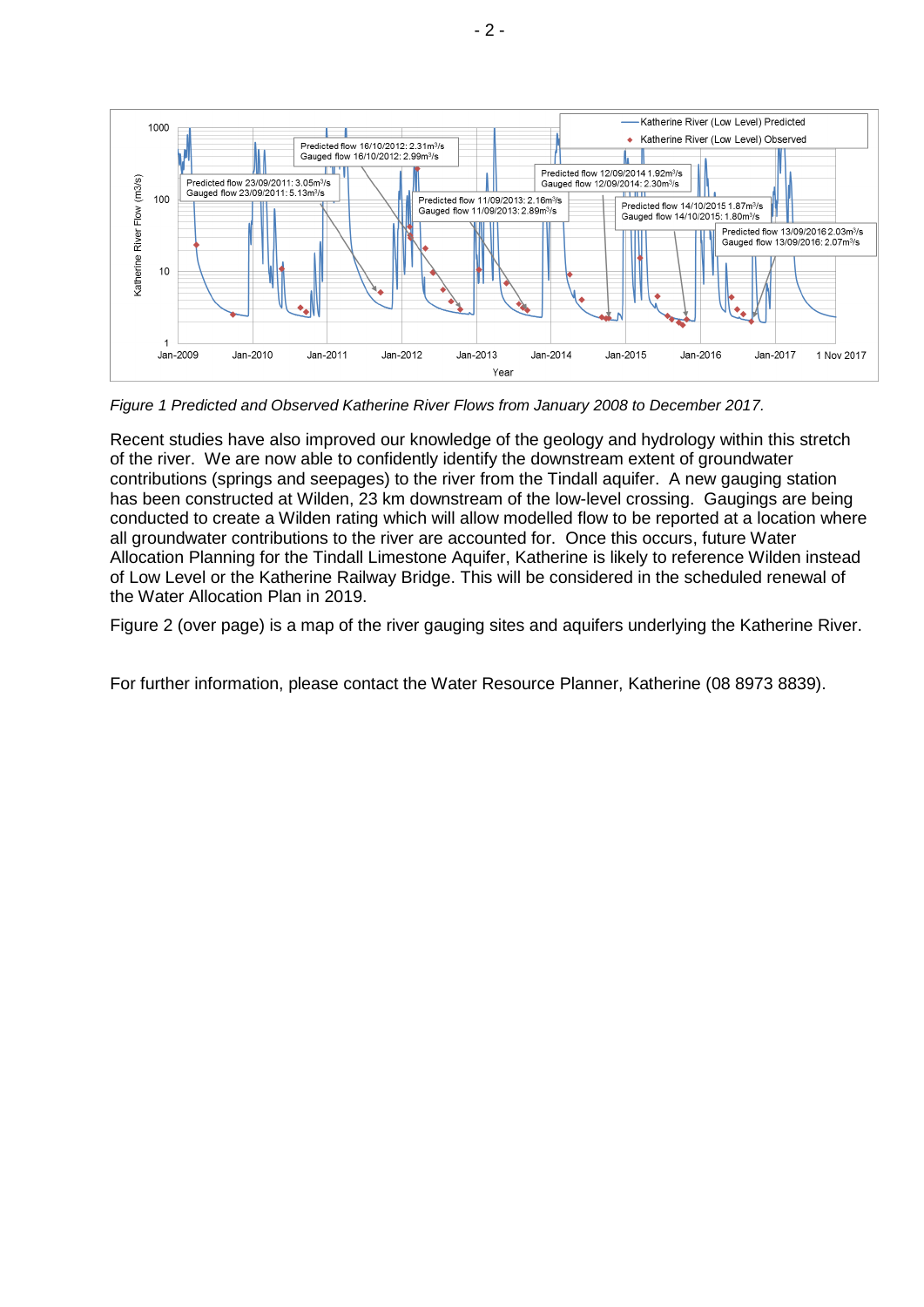

<span id="page-2-0"></span>*Figure 2 Map of key river gauging stations on the Katherine River as well as the Tindall Limestone Aquifer, Katherine.*